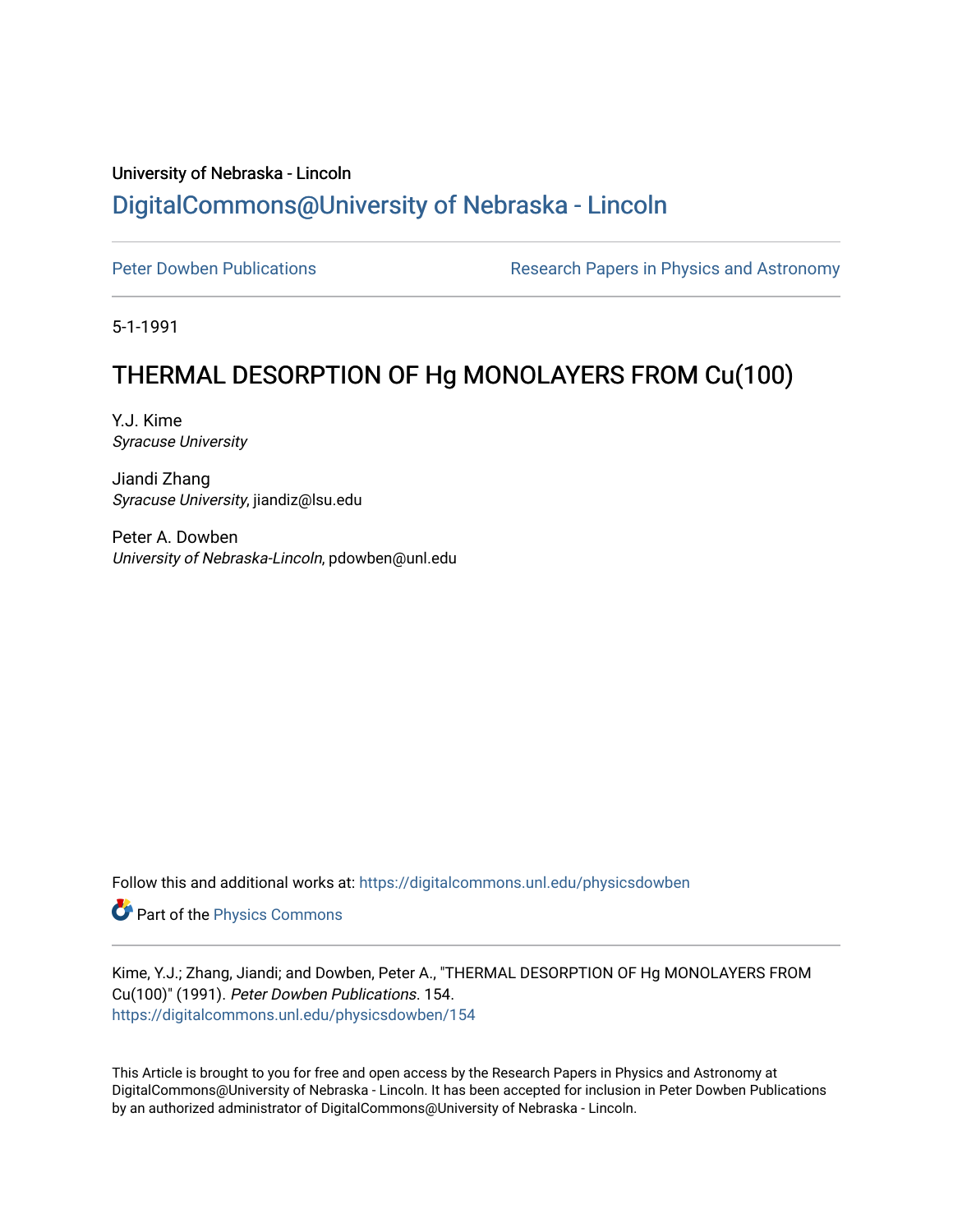#### **THERMAL DESORPTION OF Hg MONOLAYERS FROM** Cu(100)

### Y.J. KIME, JIANDI ZHANG, AND P.A. DOWBEN<br>\_ Department of Physics, 201 Physics Building, Syracuse University, Syracuse, **NY** 13244-1130

#### ABSTRACT

A two dimensional phase transition from one adlayer structure to another is an inherent part of the thermal desorption of one monolayer of Hg on  $Cu(100)$ . The energetics of this phase transition have been studied using on Cu(100). The energetics of this phase transition have been studied using<br>thermal desorption spectroscopy (TDS). The TDS spectra reflect the<br>coexistence of the two structural phases for a range of Hg exposures. The TDS spectra have been analyzed within a Polanyi-Wigner framework modified to account for the phase transition.

#### INTRODUCTION

Two dimensional phase transitions of metal overlayers have been given increasing attention [1-3]. The energetics of these two dimensional transitions are typically very difficult to characterize because of the large heats of adsorption and complications of interdiffusion common to most large heats of adsorption and complications of interdiffusion common to most metal overlayers [4,5]. Understanding of two dimensional phase transitions is, nonetheless, incomplete without a model of the energetics **[3,6].** 

Since mercury overlayers can be weakly adsorbed on many substrates [7]<br>including Cu(100), such metal overlayers provide a unique opportunity for exploring two dimensional phase transitions. Mercury overlayers on Cu(100) have been recently characterized [7-11] and have been shown to exhibit two<br>distinct submonolayer phases [7,8,10]. In this paper we demonstrate that the<br>heat of desorption for Hg on Cu(100) is sufficiently small to permit t successful application of thermal desorption spectroscopy to the investigation of the phase transition in much the same way as has been attempted with weakly chemisorbed overlayers such as N<sub>2</sub> and CO on nickel [12-14].

#### EXPERIMENTAL

Thermal desorption studies were performed in a stainless steel **UHV**  liquid nitrogen filled cold finger providing sample cooling to 120 K. The Cu crystal was cleaned by repeated cycles of 500 eV Art ion bombardment followed by annealing to maintain a well ordered (100) surface. Hg was admitted to the chamber at pressures at or below 5 x 10-8 torr to prevent amalgamation with the Cu surface. Mercury pressure was monitored vith a Dycor mass spectrometer during the thermal desorption. Total pressure was measured with a **VG** ion gauge. All pressures and exposures reported are uncorrected for ion gauge cross-section. The temperature of the sample was measured by a chromel-alunel thermocouple.

For the spectra reported in this paper, mercury adsorption was done at a sample temperature of 200 K but no lower. This permits us to restrict this study to the equilibrium phases [7,8]. The sample was then cooled to a temperature of 120 K prior to desorption. Thermal desorption spectra were also taken following adsorption at 120 K which will be published elsewhere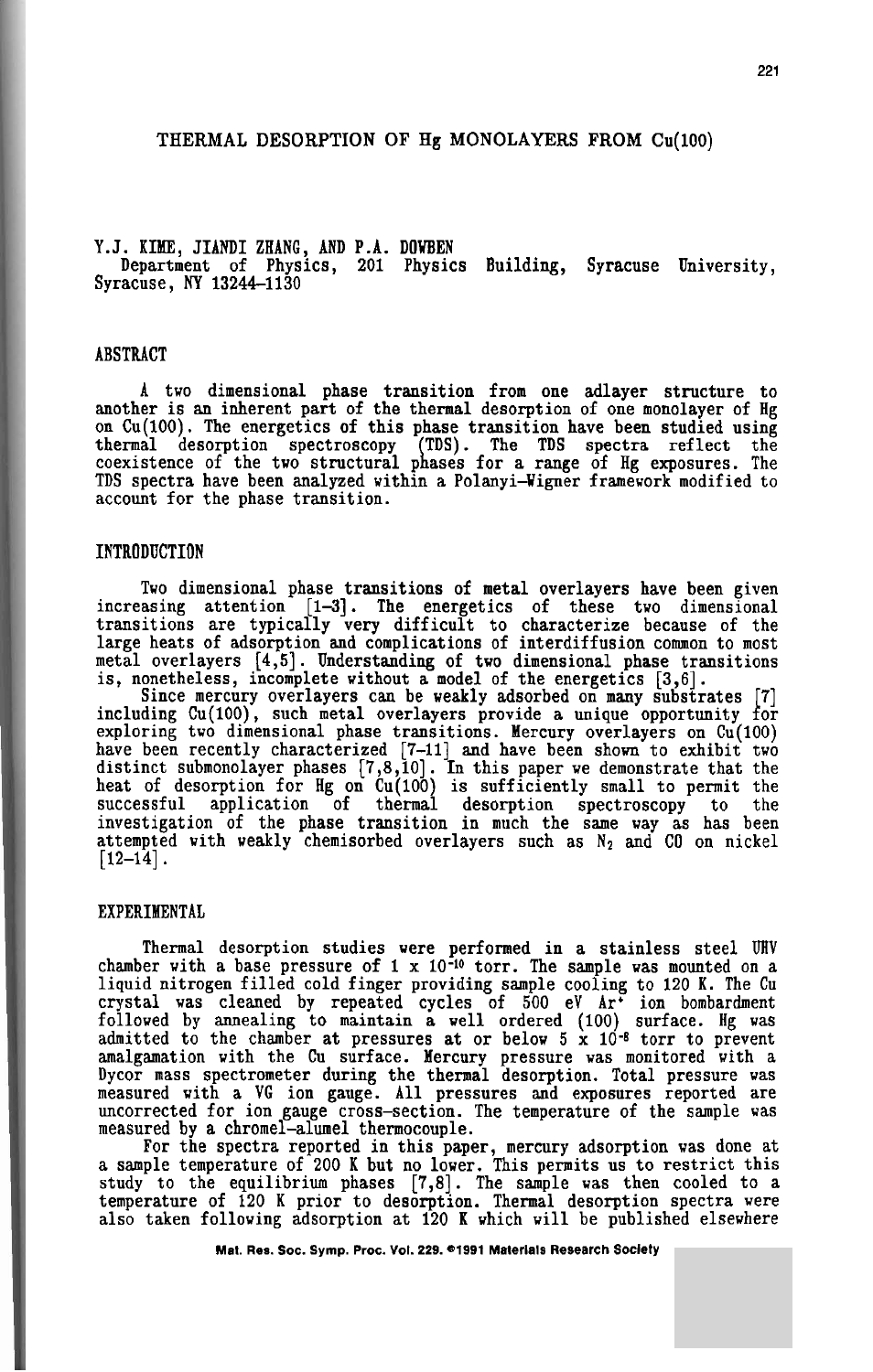

**[15].** Coverage determination with exposure and adsorption temperature has been studied extensively with LEED and **ABS** and is reported elsewhere **[7].** 

Figure **11. TDS** spectra for coverages **up** to one monolayer of **Hg** on **Cn(100)** at a desorption rate of 6.6 1/13. **1B.** Theoretical curves fit using **E,** = 0.70 eV and  $W = -0.13$  eV for the low temperature peak and  $E_0 = 0.743$ eV and **W =-0.21** eV for the high terperature peak. **(a)**  are data from the highest coverage curve in **lA.**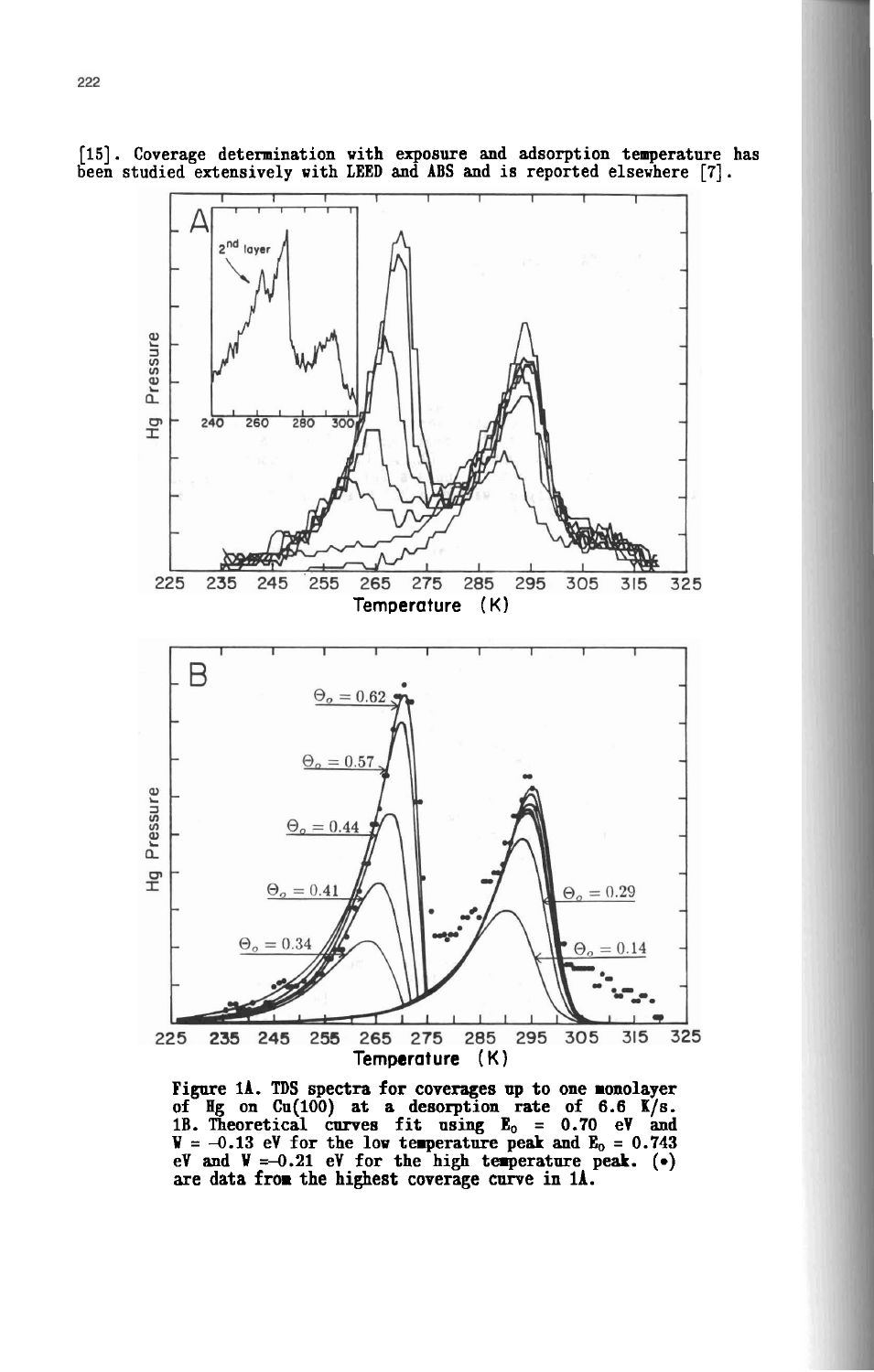#### **RESULTS**

The thermal desorption spectra for a range of exposures of Hg on Cu(100) at a heating rate of 6.6 K/s is shown in figure 1A. Following an initial exposure of 3.8 L (1L =  $10^{-6}$  torr s) of Hg only one TDS peak at 290 K is observed. For a 9.4 L exposure a second peak is seen at 260 K and the higher temperature peak has shifted to 292 K. By an exposure of 15 L the lower temperature peak has shifted to 270 K and the higher temperature peak has shifted to about 294 K. Higher exposures (up to 38 L) lead to little change in the **TDS** spectra, although a small additional feature is seen on the lower temperature edge of the 270 K peak, due to growth in a second layer. Some spectra can show a significant contribution from the second layer as a result of slightly lower adsorption temperatures. It is known, however from LEED and ABS that the second layer does not grow unless the adsorption temperature is lowered  $[7,8]$ .<br>Figure 2 shows the development of the two peaks with increasing initial

exposure. The upper curve is determined by the integrated area under both peaks and so reflects the total coverage. The lower curve is the area under the higher temperature peak and so reflects the coverage which desorbs from that phase. The difference between the two curves, then, reflects the area that phase. The difference between the two curves, then, reflects the area under the low temperature peak. For coverages greater than 0.62 Hg atoms per surface Cu atom, a small lower temperature peak is observed, believed to be a contribution from a second layer.



Figure 2. Upper curve reflects the total area of the **TDS**  peak versus exposure. Lower curve reflects the area under the higher temperature peak only (the  $c(2x2)$ ) structure). Dashed line corresponds to saturation of the  $c(2x2)$  structure; dot-dashed line corresponds to saturation of the  $c(4x4)$  structure. Cross-hatched area is area of the coexistence of the tvo phases during adsorption.

Similar sets of TDS spectra have been taken over a range of heating rates from 3.5 K/s to 18.1  $\bar{k}/s$ . The overall shape of the TDS curves and the changes with increasing coverage seen in figure **1A** are typical of data over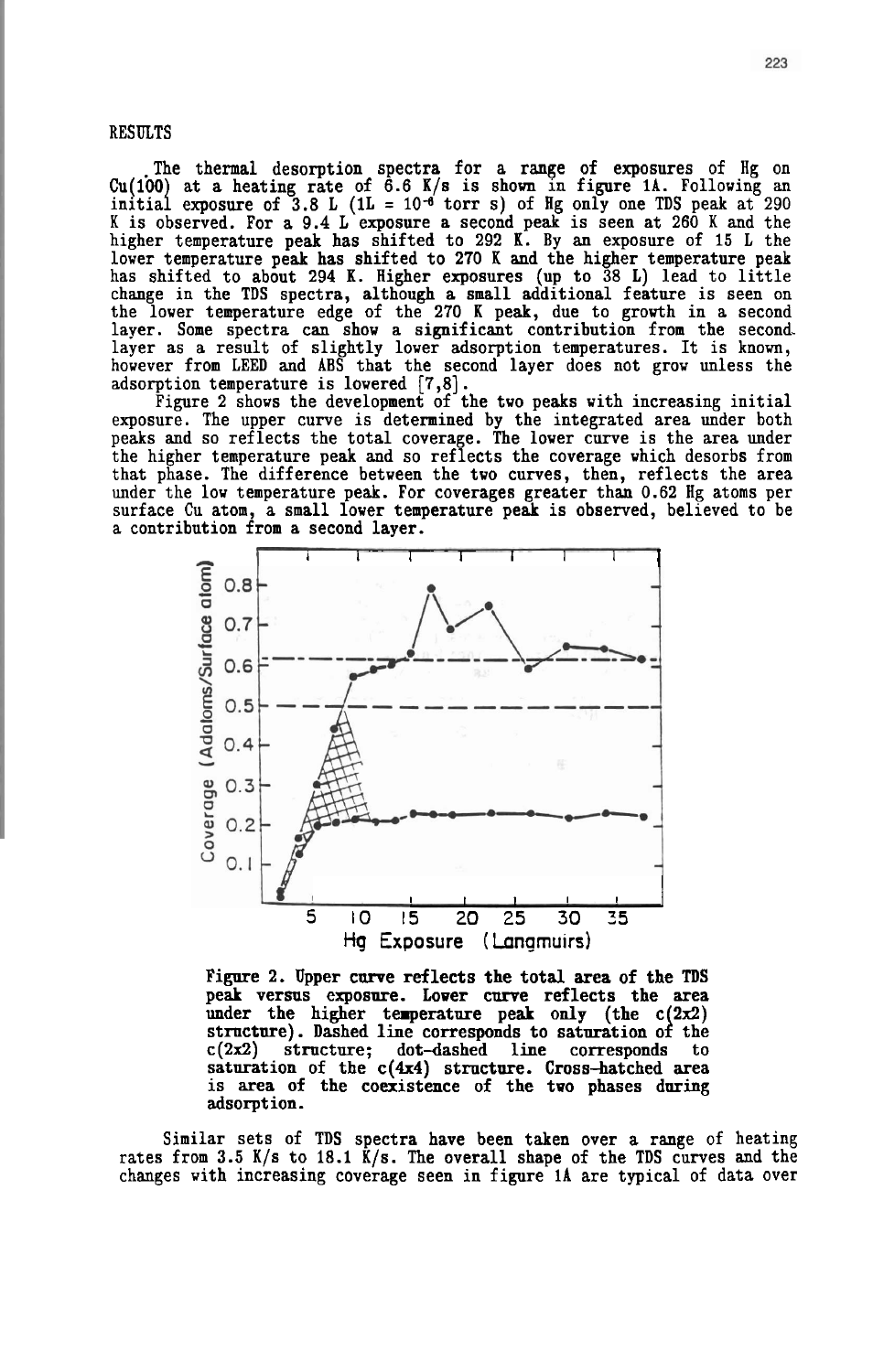all of the heating rates. For all heating rates the lower coverage curves are shifted to lower temperatures with respect to the saturated overlayer peak.

... The positions of the TDS features and to a lesser extent the width of the peaks do exhibit consistent shifts with increasing heating rate. The lower temperature saturated peak shifts roughly linearly, shifting nearly a degree higher in temperature for every 1 **K/s** increase in heating rate. The higher temperature peak shifts about 0.7 K higher for every 1 k/s increase<br>in heating rate. The width of the lower temperature peak increases about  $40\%$ over the range of heating rates measured while the higher temperature peak increases only about 25% over the range of heating rates  $(3.5 K/s)$  to 18.1  $K/s$ ).

#### DISCUSSION

Earlier studies of Hg on Cu(100) using atom beam scattering (ABS) and<br>low energy electron diffraction (LEED) [7] have identified two adlayer These structures are shown in figure 3. The low coverage phase has a  $c(2x2)$ structure which corresponds to a saturation coverage of 0.5 Hg adatoms per Cu surface atom. At higher exposures a second phase can be identified which has a coincident net structure (circled crosses) of a  $c(4x4)$  adlayer. This higher coverage phase has a saturation coverage of 0.62 adatoms per surface atom.

We can therefore assign the observed peaks in the TDS spectra to the different structural phases. The peak first observed at the lower coverages (the 290 K peak in figure 1A corresponds to the  $c(2x2)$  structure phase. The peak observed only at higher coverages (the 270 K peak) likewise corresponds to the phase with the  $c(4x4)$  coincident net. The shoulder around 310 K corresponds to defect states as has been observed with atom beam scattering  $\lceil 7, 8 \rceil$ .



Figure 3.  $c(2x2)$  and  $c(4x4)$  overlayer structures. represent surface **Cu** atoms; Hg atoms **are** indicated by the intersection of the overlaying lines. **e** indicates coincident net from which the  $c(2x2)$  and  $c(4x4)$ nomenclatnre is derived.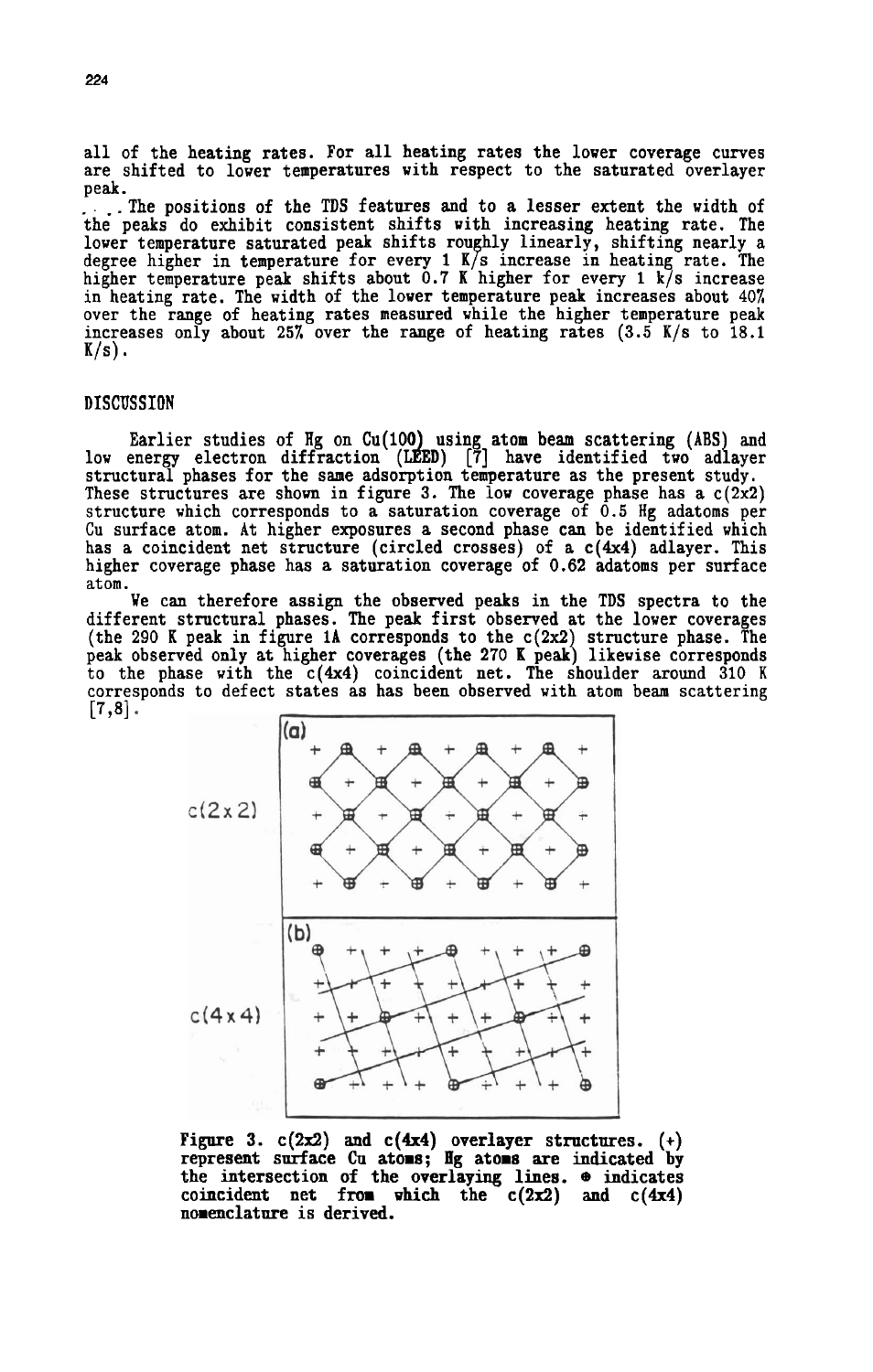The completely saturated monolayer is therefore in a  $c(4x4)$  structure. Initial desorption of Hg from the Cu(100) surface early in the thermal desorption process is necessary for the evacuation of sufficient space on the surface to permit relaxation to the less dense  $c(2x2)$  structure. The thermal desorption process, therefore, for this system, includes a phase transition from the more dense  $c(4x4)$  phase to the less dense  $c(2x2)$  phase.

As we see in figure 2, the coverage increases linearly with exposure for the first 9.4 L, nearly to saturation of the  $c(4x4)$  adlayer (from comparison with LEED and ABS [7]). This is a clear indication of the existence of a long lived precursor state to adsorption [16,17]. This is

important, especially when fitting the data with theoretical models.<br>The lower curve in figure 2, derived from the c(2x2) TDS peak, levels off at a coverage of 0.23, well below the saturated  $c(2x2)$  coverage of 0.50. It is also clear that initial coverage adopts the  $c'(2x^2)$  structure, since the difference between the two curves (which reflects the area under the the difference between the two curves (which reflects the area under the  $c(4x4)$  peak) is very small for the first 3 L of exposure. Since we observe  $c(4x4)$  structure at lower exposures than would saturate the (lower co shown by the hatched area in figure 2.

The coexistence of phases during the desorption process, on the other hand, comes about because the phase transition from the  $c(4x4)$  structure to the  $c(2x2)$  structure takes place over a range of temperatures, dictated by the mobility of the Hg adatoms.

To determine the desorption energies and the lateral interaction the data has been analyzed within a Polanyi-Wigner framework **[18],** modified to account for the phase transition. Briefly, the coverage in phase i at a temperature T is modeled by

$$
\Theta_i = \Theta_{i0} - \int_{0}^{1} \nu_0 \left( \frac{\Theta_i}{0.62 - \Theta} \right) \exp \left( -E_{di} / k_B T' \right) \pm \lambda e^{7/T'} \left( \Theta_0 - \Theta \right) dT'
$$

where  $\Theta_{i_0}$  is the initial coverage for that phase,  $\Theta_0$  is the total initial coverage, and  $\Theta$  is the total coverage at any temperature. The first term, the initial coverage in phase i, must reflect the coexistence of phases during adsorption for exposures below saturation. At saturation of the first monolayer  $\Theta_c$ ( 4x4) o = 0.62 and  $\Theta_c$ ( 2x2) = 0.<br>
The first term in the integral is the Polanyi-Wigner relation where v<sub>o</sub><br>
The first term in the integral is the Polanyi-Wigner relation where v<sub>o</sub>

is the pre-exponential factor, the term in parentheses accounts for the precursor,  $k_B$  is Boltzman's constant, and  $E_{di} = E_{oi} - V_i \Theta_i$  [19].  $V_i$  is the energy of the lateral interaction, negative for attractive interactions and positive for repulsive interactions between adatoms.

The second term in the integral accounts for the phase transition from  $c(4x4)$  to  $c(2x2)$ , so that for  $i = c(4x4)$  the term is added and for  $i = c(2x^2)$  the term is subtracted. This term reflects the expectation that the fraction of coverage changing from a  $c(4x4)$  structure to a  $c(2x2)$ structure would depend on the amount of space available (recall that the  $c(2x2)$  structure is less dense) and that the mobility of the Hg adatoms would increase exponentially in temperature.

With this model for the phase transition and the desorption the energies E<sub>oi</sub> and W<sub>i</sub> can be determined by the best fit to the data. Since a range of values of E<sub>o</sub> and W can be used to fit any one spectra it is important that the best fit is determined over sets of data covering a r of initial coverages and desorption heating rates. For the  $c(4x4)$  phase we determined that E<sub>0</sub> = 0.70 eV and W = -0.13 eV. Simultaneous analysis of the<br>c(2x2) peak gave E<sub>0</sub> = 0.743 eV and W = -0.21 eV. For the c(2x2) phase E<sub>0</sub> is<br>larger and W is smaller than the equilibrium isosteric heat of a